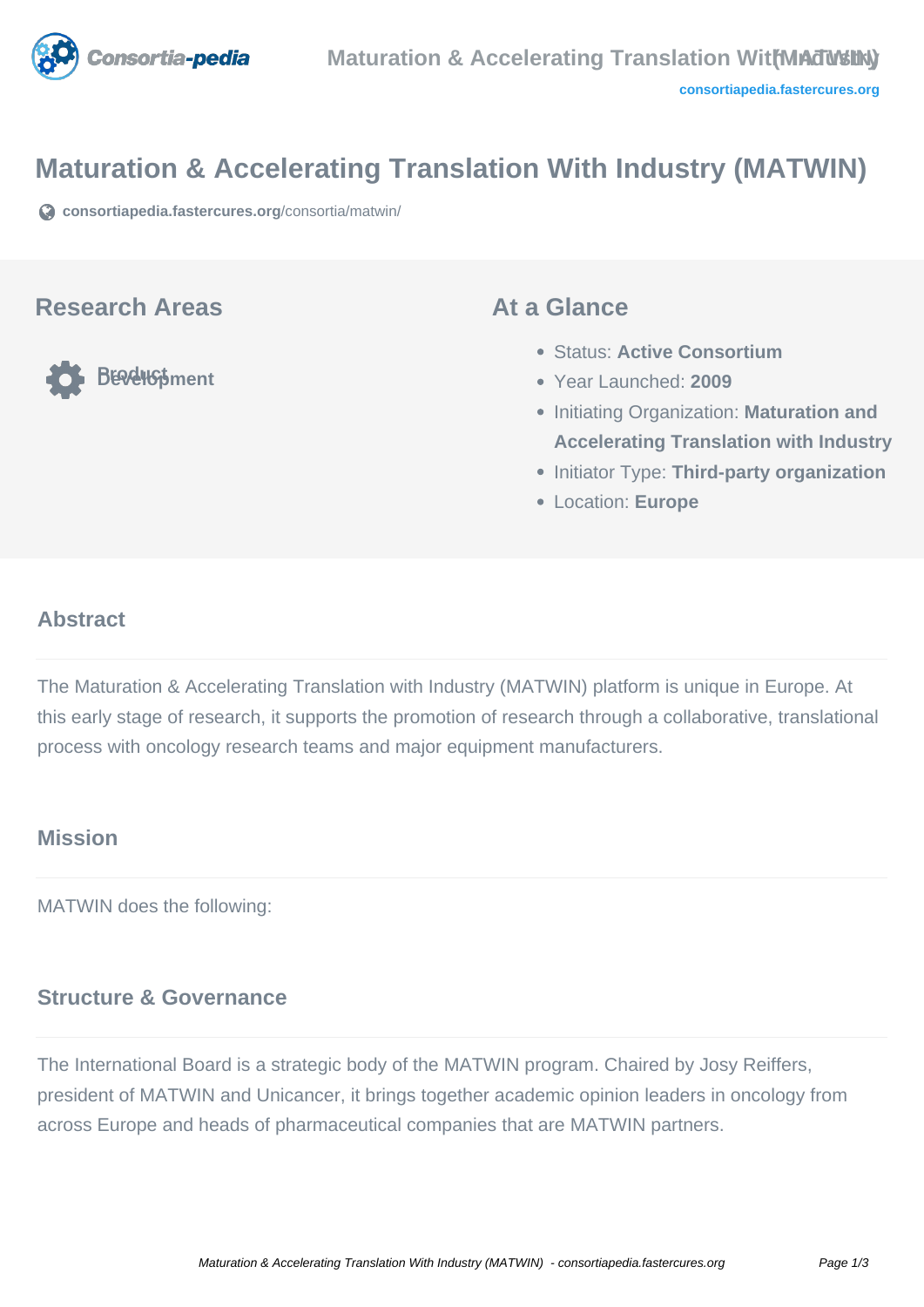

 The national recovery organizations (e.g., Inserm Transfert, FIST, INCa) are permanent guest members of the International Board. They listen to the auditions but do not participate in the deliberations on projects. The quality of the International Board reflects the commitment of all partners, particularly industrialists. The International Board is unique in Europe in the environment of research and innovation. All of its members assemble once a year to meet the challenge of maturation in oncology. As part of the call for applications launched MATWIN in March-April of year n-1, the International Board then meets the following year in May.

 The Steering Committee is also a strategic body of the program. This multidisciplinary committee brings together complementary skills and experiences reflect the continuum of research. Its roles are as follows:

Between 2009 and 2014 (fifth call for applications included):

# **Links/Social Media Feed**

| Homepage | http://www.matwin.org/                             |
|----------|----------------------------------------------------|
| Twitter  | https://twitter.com/MATWIN Bdx                     |
| LinkedIn | https://www.linkedin.com/company/matwin?trk=hb tab |
|          | compy_id_3227844                                   |

### **Points of Contact**

Institut Bergonié 229 cours de l'Argonne 33076 Bordeaux Cedex - France phone: 05 35 54 19 36 email: [contact@matwin.org](mailto:contact@matwin.org)

# **Sponsors & Partners**

Amgen AstraZeneca